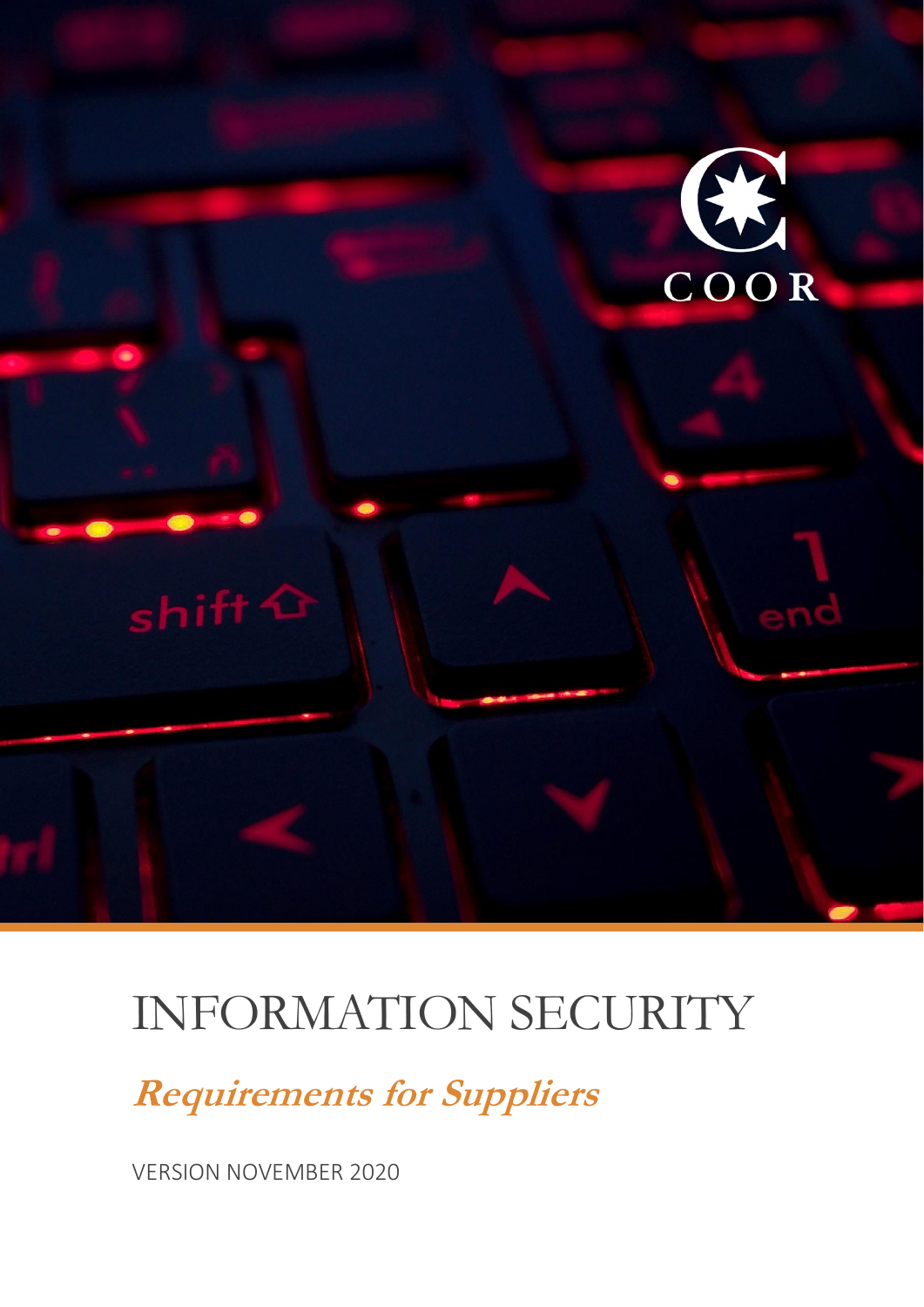### 1. DESCRIPTION

**The Supplier shall maintain technical, physical, and governing processes to ensure confidentiality, integrity, availability of Coors and/or (in case where Supplier is a sub-supplier to one of Coor's customer "End Customer") End Customer's data, and ensure delivery of agreed services.**

The minimum level of safeguards required are stated in this document. However, the Supplier shall actively ask Coor for possible additional requirements regarding safeguards of sensitive information and critical business processes if the Supplier has not received such requirements.

*Certification in accordance with ISO-27001 and security controls implemented from frameworks as CIS-20, NIST, etc., is strongly advised.*

### 2. SCOPE

This document applies when one or more of the following conditions apply:

#### The supplier will:

- Access and or process Coor's and/or End Customer's information,
- Access Coor's and/or End Customer's IT infrastructure, equipment, and systems (on location/remote), or
- Deliver sensitive services/products as identified by Coor in a relevant agreement

### 3. THE SUPPLIERS OVERALL RESPONSIBILITY

The Supplier:

- is fully responsible for the Supplier Personnel's compliance with this document and shall implement the control measures required before delivery
- shall guarantee that any processing of Coor's and/or End Customer's Data will be compliant with this document and GDPR regulation
- shall on request inform Coor on how the Supplier complies with this document's requirements
- shall notify Coor of any Security Incident (including but not limited to incidents regarding Personal Data) as soon as possible but no later than within 24 hours after an identified Security Incident
- shall return or destroy any Coor's and/or End Customer's Data and the copies thereof as determined by Coor. The Supplier shall confirm in writing to Coor that the Supplier has met this requirement on termination of the Agreement or at the request of Coor.
- shall not allow any access to Coor's and/or End Customer's Data (it may also concern new, extended, updated, prolonged or in any other way changed real-time network access) in breach of the Agreement to any party without prior written approval by Coor.

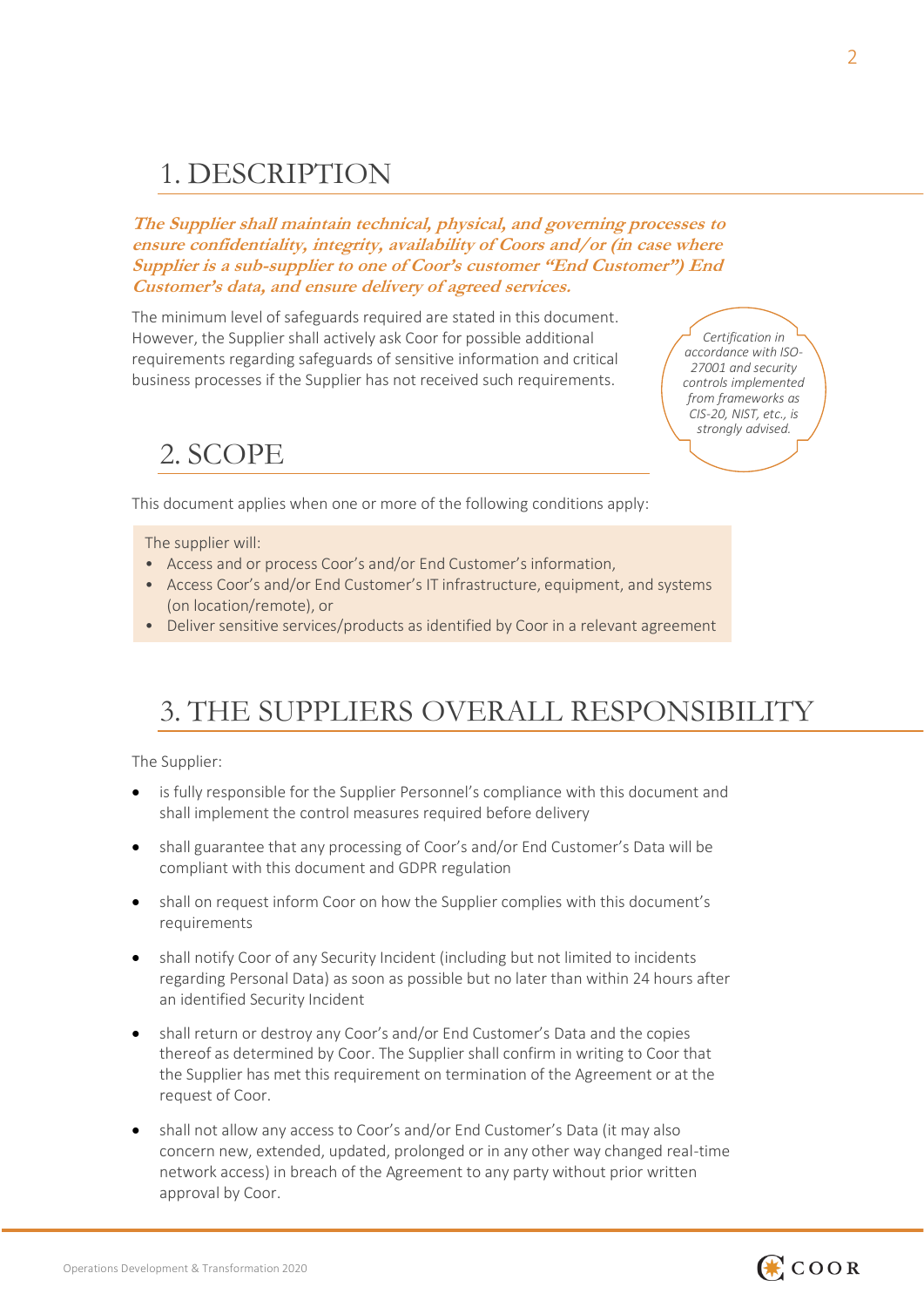### 4. COMPLIANCE

On request, the Supplier shall provide Coor with a compliance status report with regards to these requirements without any unjustified delay.

Coor has the right to audit how the Supplier and its sub-suppliers fulfil the requirements.

### 5. SECURITY GOVERNANCE MEASURES

#### 1.1 SECURITY RISK MANAGEMENT

The Supplier shall identify and evaluate security risks related to confidentiality, integrity, and availability and implement appropriate technical and organizational measures to ensure a security level appropriate to the risk.

The Supplier shall:

- have the ability to ensure the ongoing confidentiality, integrity, availability, and resilience of processing systems and services
- be able to restore the availability and access to Coor's and/or End Customer's Data promptly in the event of a physical or technical incident
- have documented processes and routines for handling risks within its operations and processing Personal Data on behalf of Coor and/or End Customer
- periodically assess the risks related to information systems and processing, storing, and transmitting information
- Comply with GDPR when personal data is processed

#### 1.2 INFORMATION SECURITY POLICIES

The Supplier shall have management approved, documented routines for managing information security, including an information security policy and procedures. They shall be published and communicated to the Suppliers Personnel.

The Supplier shall periodically review and update security policies and procedures to ensure compliance with this document.

#### 1.3 ORGANIZATION OF INFORMATION SECURITY

The Supplier shall have defined and documented security roles and responsibilities within its organization. The Supplier shall appoint at least one person with appropriate security competence and overall responsibility for implementing the security measures under these requirements.

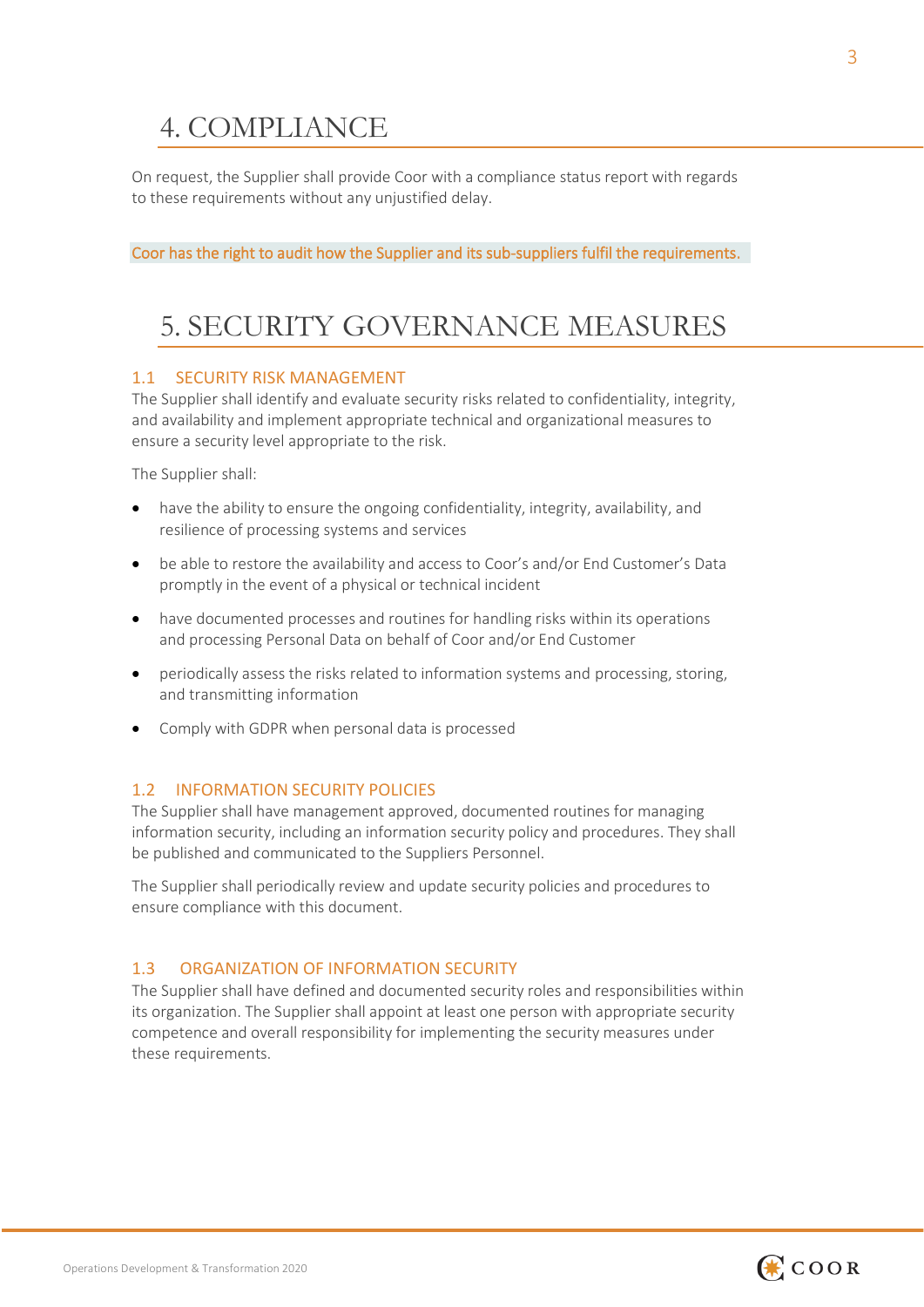## 6. HUMAN RESOURCE SECURITY

The Supplier shall ensure:

- that information is handled in accordance with the level of confidentiality required under the Agreement
- that relevant Supplier Personnel is aware of the approved use of information, facilities, and systems under the Agreement
- that Supplier Personnel with security responsibilities is adequately trained to carry out security-related duties.

The Supplier shall provide or ensure periodic security awareness training to relevant Supplier Personnel. Such Supplier training shall include, without limitation:

- How to handle customer information security (i.e., the protection of the confidentiality, integrity, and availability of information)
- Why information security is needed to protect customers information and systems
- The common types of security threats (such as identity theft, malware, hacking, information leakage, and insider threat)
- The importance of complying with information security policies and applying associated standards/procedures
- Personal responsibility for information security (such as protecting customer privacy-related information and reporting actual and suspected Security Incidents)

Coor has the right to request a signed receipt from Supplier Personnel stating that he or she has understood and will comply with the Security Requirements and the approved use of information, systems, and facilities.

### 7. SUPPLIER RELATIONSHIP WITH SUB-SUPPLIERS

The Supplier shall reflect these requirements' content in its agreements with subsuppliers that perform tasks assigned under the Agreement. The Supplier shall regularly monitor, review, and audit sub-supplier compliance with these requirements.

The Supplier shall, at the request of Coor, provide Coor with evidence regarding subsupplier's compliance with the requirements.

### 8. SECURITY INCIDENT MANAGEMENT

The Supplier shall have established procedures for Security Incident management.

The Supplier shall inform Coor at it.support@Coor.com about any Security Incident (including but not limited to incidents concerning the processing of Personal Data) as soon as possible but no later than within 24 hours after the Security Incident has been identified.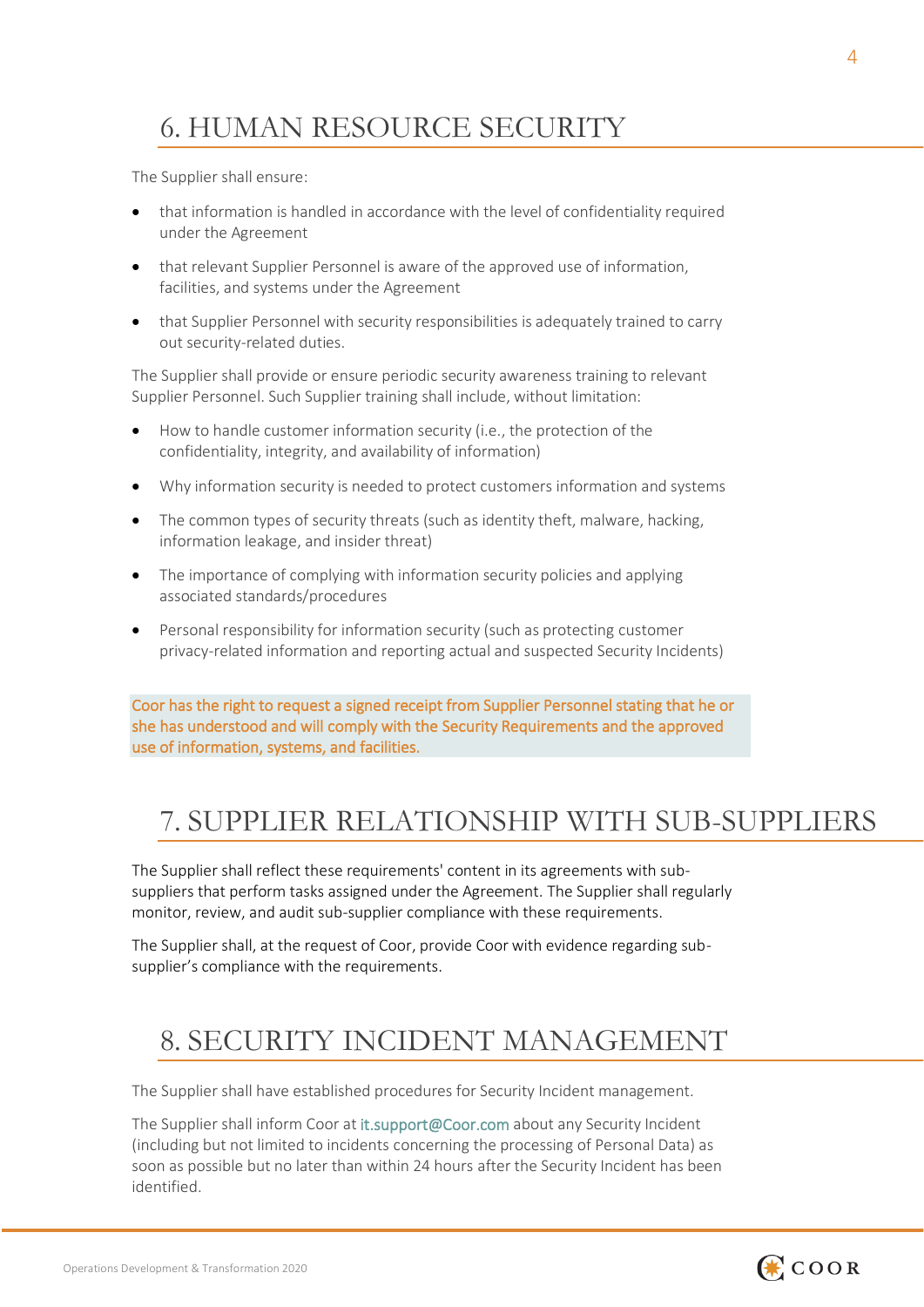All reporting of security-related incidents shall be treated as confidential information and be encrypted.

The security incident report shall contain at least the following information:

- Notwithstanding the requirement for immediate notification, the Supplier shall comprise a written preliminary report to Coor of any security incident that could affect Coor or Coor's assets in any imaginable way
- Sequence of events, including actions taken during the incident handling
- Affected portions of the infrastructure, systems, and information
- Estimated (or, upon a high level of uncertainty, worst-case) consequences/impact
- Consequence reducing measures already implemented
- Risk-reducing measures already implemented
- Consequence reducing measures to be implemented, including implementation plan (date; responsible; dependencies)
- Risk reducing measures to be implemented, including implementation plan (date; responsible; dependencies)
- Experiences summary

The Supplier shall provide Coor with support in case of a cyber-forensic investigation.

### 9. BUSINESS CONTINUITY MANAGEMENT

The Supplier shall identify business continuity risks and take the necessary actions to control and mitigate such risks.

The Supplier shall have documented processes and routines for handling business continuity. The Supplier shall ensure that information security is embedded into the business continuity plans

The Supplier shall periodically assess the efficiency of its business continuity management, and compliance with availability requirements (if any).

### 10. TECHNICAL SAFEGUARDS

#### 1.4 ASSET MANAGEMENT

The Supplier shall have a defined and documented asset management system in place and maintain up-to-date records of all relevant assets and their owners. Information assets include but are not limited to IT systems, backup or removable media containing Coor's data, access rights, software, and configuration.

The Supplier shall label, treat, and protect information according to a pre-defined information classification system in accordance with valid security standards at that time (including removable media storage, disposal, and physical transfer).

The Supplier shall implement measures to ensure protection against accidental, unauthorized, or unlawful loss, destruction, alteration, or damage to Coor data transmitted, stored, or otherwise processed

**The following sections applies when the Supplier is managing information for Coor or Coors customers or the Supplier handle information that is critical for the delivery of the service** 

from devices or systems not

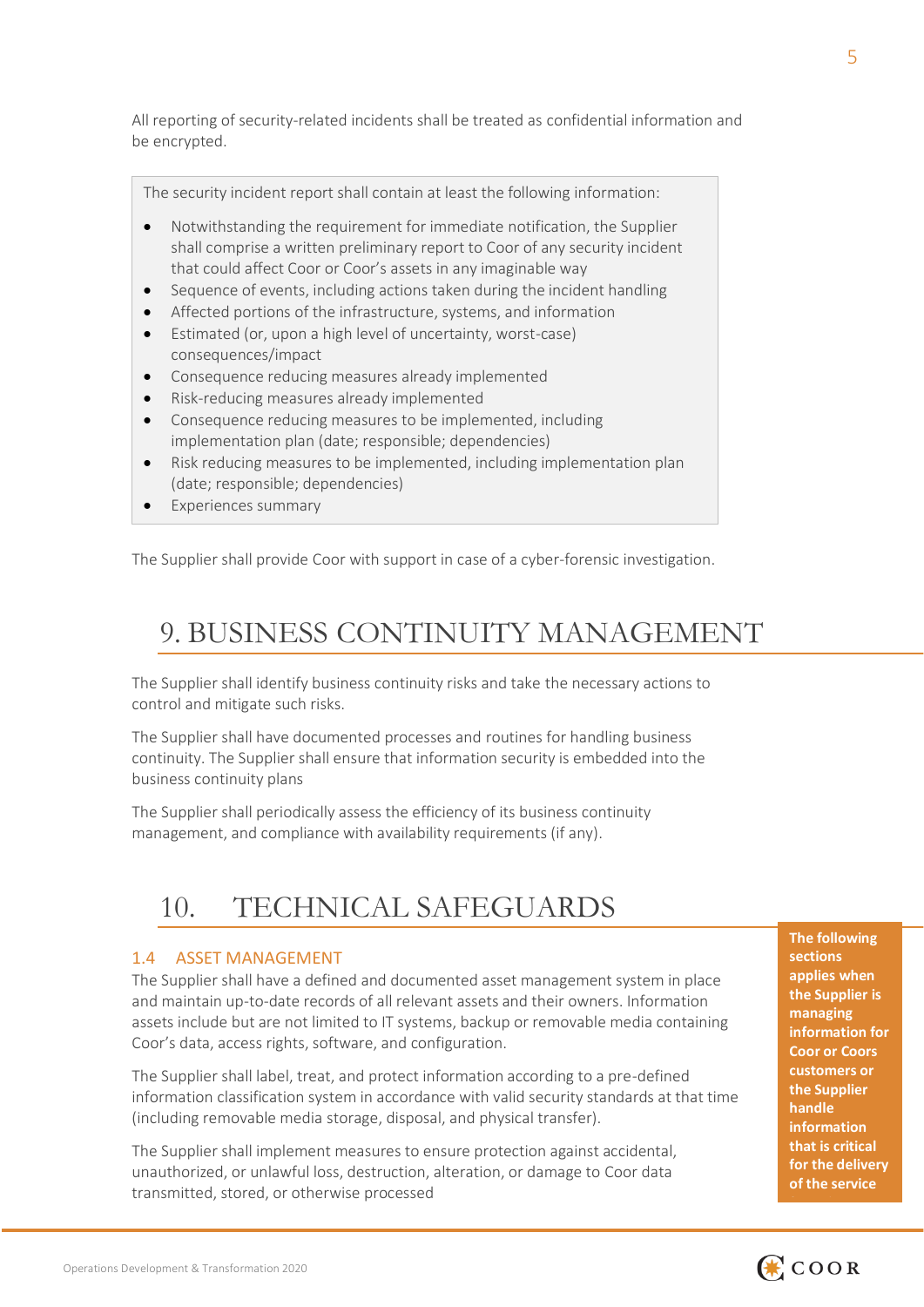The Supplier shall keep an updated list of personal data processed on behalf of Coor. The list shall contain the following information:

- Categories of processed personal data
- Storage details, such as asset name and location

#### 1.5 AUTHENTICATION

Supplier implements suitable measures to prevent their data processing systems from being used by unauthorized persons, including but not limited to:

- The supplier shall have a formal and documented user registration and deregistration process implemented to enable correct access rights assignment.
- The Supplier shall ensure that the Supplier Personnel has a personal and unique identifier (user-ID), and use an appropriate authentication technique, which confirms and ensures the identity of users
- Supplier shall have an implemented and documented password policy that require renewal at least every four months. User passwords shall at least be nine characters long.
- Authorization for admin accounts are secured with MFA and has preferably timedbased access rules enforced.
- The number of admin accounts must only be kept to a minimum to maintain the service.
- The Supplier shall use strong authentication (multi-factor) for remote access users and users connecting from untrusted networks.
- Automatic temporary lock-out of the user-ID when several erroneous passwords are entered, log file of events, monitoring of break-in-attempts (alerts)

#### 1.6 ACCESS CONTROL

Supplier commits that the persons entitled to use their data processing system are only able to access the data within the scope and to the extent covered by their respective access permission (authorization) and that Coor's data cannot be read, copied, or modified or removed without authorization. This is accomplished by various measures including, but not limited to:

- Employee policies and training in respect of each employee's access rights to personal data.
- Annual control and review for authorization and access to critical systems.
- Adoption of suitable measures to register system administrators access logs to the infrastructure and keep them secure, accurate and unmodified for at least six months
- Regular audits of system administrators' activity to assess compliance with assigned tasks
- Keeping an updated list with system administrators' identification details (e.g. name, surname, function, or organizational area) and tasks assigned and providing it promptly to Coor upon request
- Use of adequate encryption technologies for data in rest or transit.

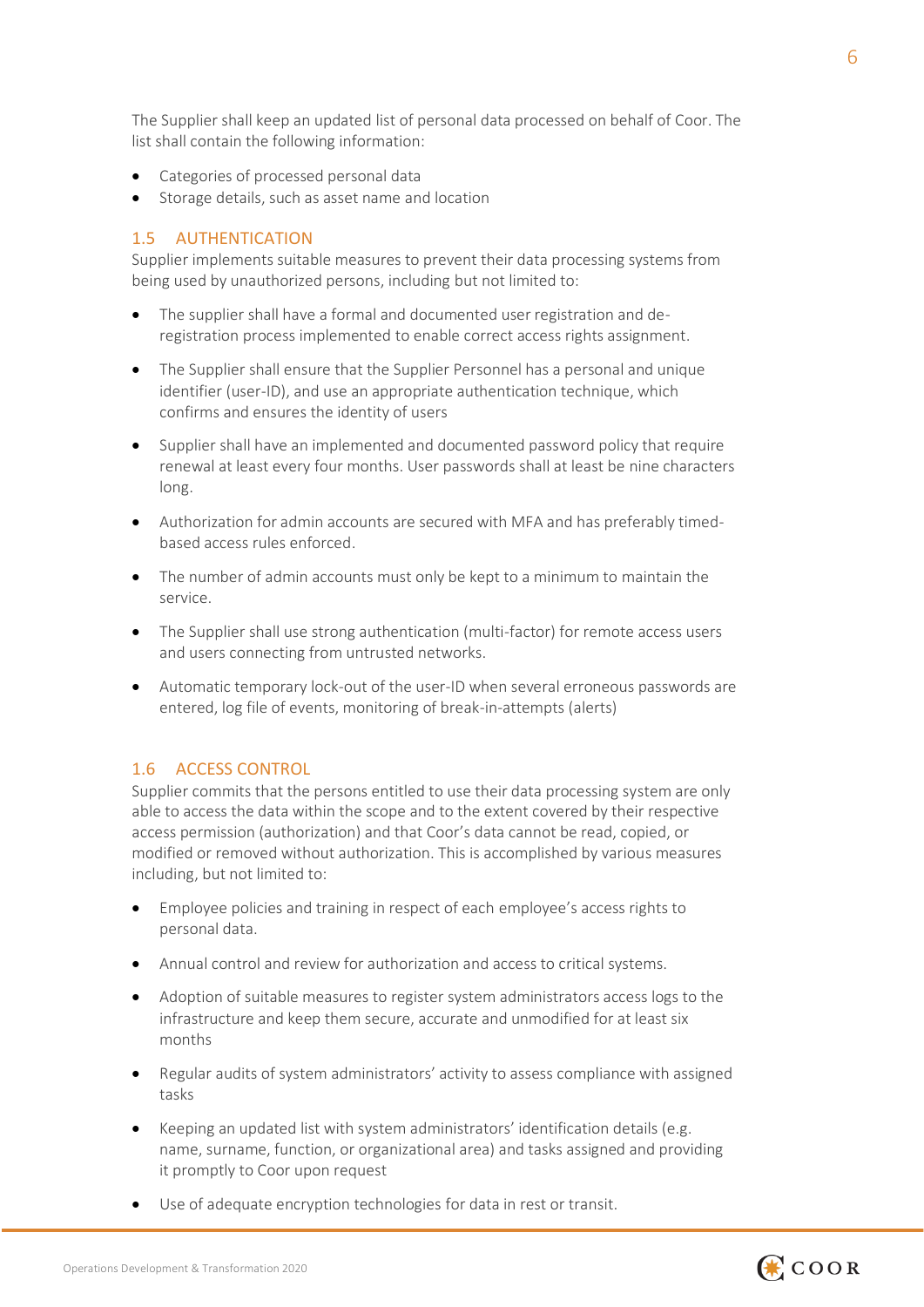#### 1.7 OPERATIONS SECURITY

The Supplier shall

- have an established change management process to make changes to business processes, Information Processing Facilities, and systems. The change management system shall include tests and reviews before changes are implemented, such as procedures to handle urgent changes, roll back procedures to recover from failed changes, logs that show what has been changed, when and by whom
- implement malware protection to ensure that any software used for Supplier's provision of the Services to Coor is protected from malware
- backup all information and test back-up copies to ensure that the information can be restored as agreed with Coor. Backup are separated from information storage in different geolocations.
- log and monitor activities, such as create, reading, copying, amendment and deletion of processed data, as well as exceptions, faults and information security events and regularly review these. Furthermore, the Supplier shall protect and store (for at least 6 months) Log information, and on request, deliver monitoring data to Coor. Anomalies / incidents / indicators of compromise that has impact to Coor shall be reported according to the security incident management requirements
- manage threats and vulnerabilities associated with business applications, systems, and networks by scanning for technical vulnerabilities, maintaining up-to-date patch levels, acting on threat intelligence, and protecting information against targeted cyber-attacks.
- establish security baselines (hardening) for all relevant technologies such as operating systems, databases, applications.
- ensure that the development, test, and production environments is segregated from each other.

#### 1.8 COMMUNICATION SECURITY

Networks shall be managed and controlled to protect information in systems and applications.

Groups of information services, users and information systems shall be segregated on networks.

The Supplier shall ensure that communication classified, as confidential and strictly confidential (as further detailed below) or by specific requirements by Coor, is secure which means that un-encrypted communication may not be used.



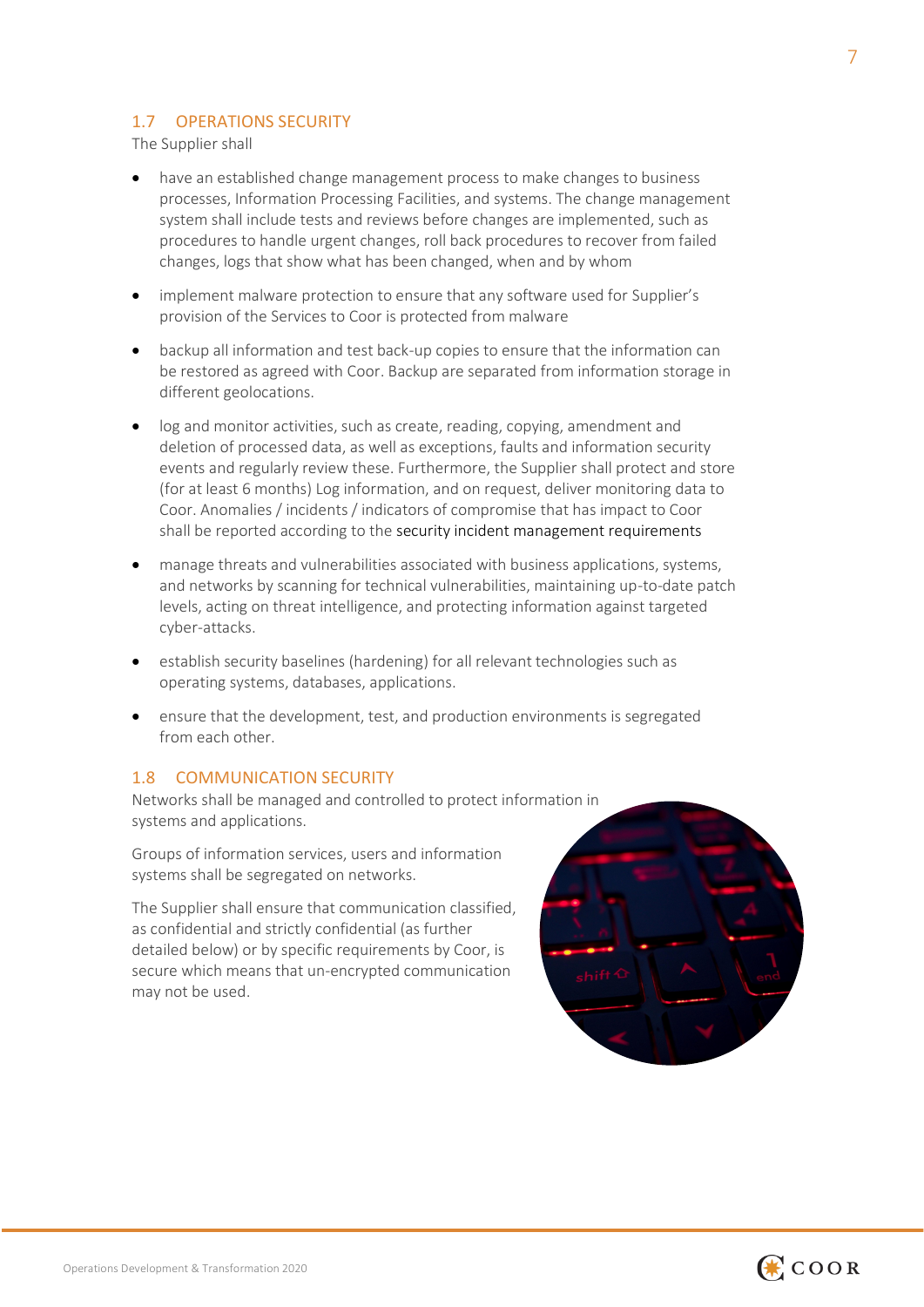# 11. PHYSICAL AND ENVIRONMENTAL SECURITY

#### 1.9 FACILITIES

The Supplier shall protect Information Processing Facilities against external and environmental threats and hazards, including power/cabling failures and other disruptions caused by failures in supporting utilities. This includes physical perimeter and access protection.

Only authorized users shall have access to facilities processing information.

#### 1.10 PC'S AND DEVICES

Automatic temporary lock-out of user device if left idle, identification, and password required to reopen.

Laptops and mobile devices shall be hard drives encrypted if Coor's information is stored on the device.

Laptops and PCs shall have automatic patch updates and antivirus installed.

Supplier shall have a mobile device management system if Coor's data is stored on the mobile device.

### 12. SYSTEM ACQUISITION, DEVELOPMENT, AND MAINTENANCE

The Supplier shall

- implement rules and routines for the development lifecycle of software and systems, including change and review procedures.
- test security functionality during development in a controlled environment separated from production
- ensure that all software development personnel receive training in writing secure code for their specific development environment and responsibilities
- use up-to-date and trusted third-party components for the software developed by the organization
- perform regular penetration and vulnerability testing to identify security weaknesses.

Web application development shall at least be tested in accordance with OWASP top10 (The Open Web Application Security Project)

**This section applies when the Supplier develop, deliver, and maintain software and system for Coor or Coors customers**